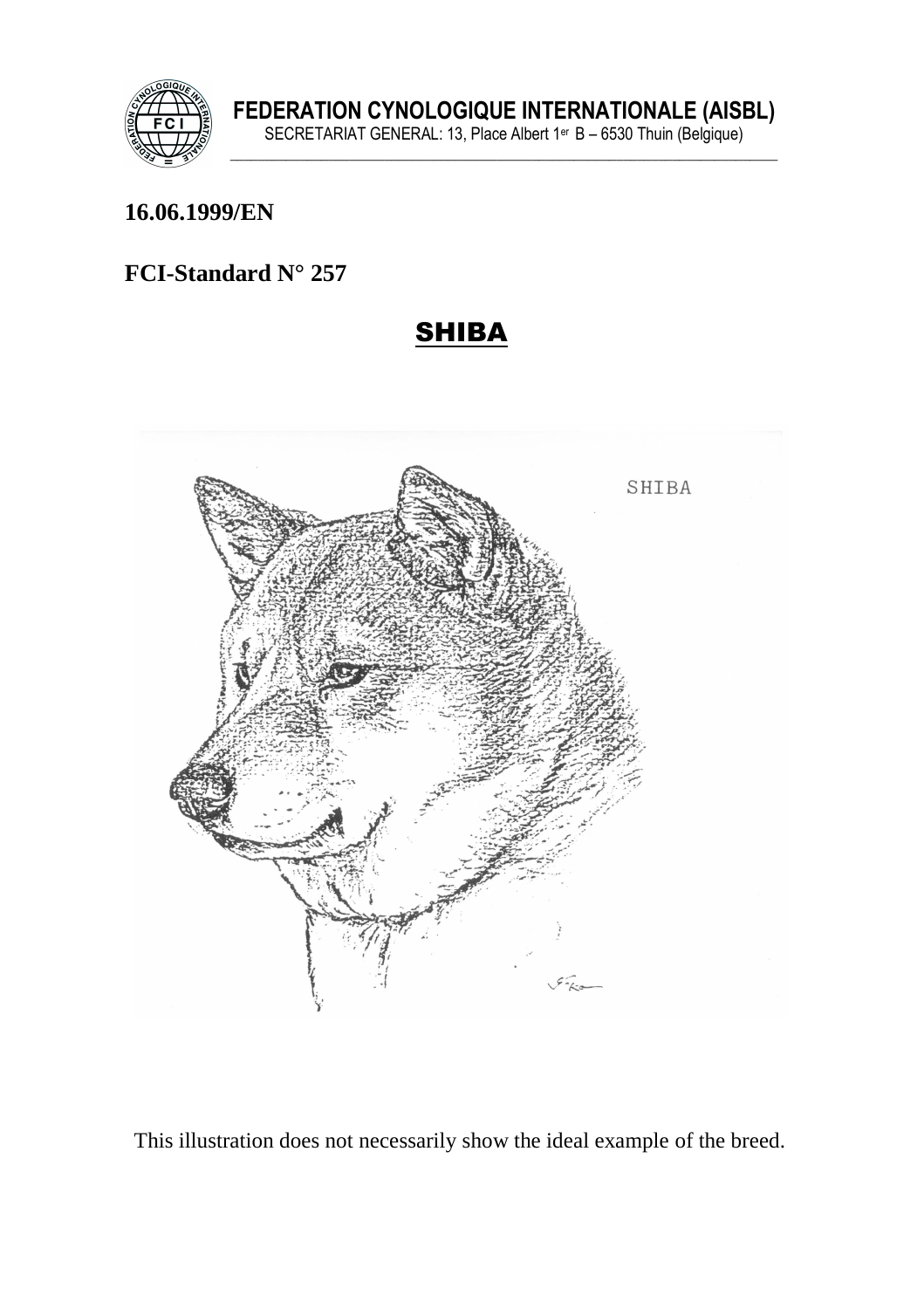**ORIGIN** : Japan.

## **DATE OF PUBLICATION OF THE OFFICIAL VALID STANDARD** : 15.06.1992.

**UTILIZATION** : Hunting dog for birds and small animals. Companion dog.

| <b>FCI-CLASSIFICATION</b> : Group 5 Spitz and primitive type. |                        |                                   |
|---------------------------------------------------------------|------------------------|-----------------------------------|
|                                                               |                        | Section 5 Asian Spitz and related |
|                                                               |                        | breeds.                           |
|                                                               | Without working trial. |                                   |

**BRIEF HISTORICAL SUMMARY** : The Shiba has been a native breed to Japan since the primitive ages. The word « Shiba » originally refers to something « small », a « small dog ». The Shiba's habitat was in the mountainous area facing the Sea of Japan and was used as a hunting dog for small animals and birds. There were slight differences in the breeds according to the areas where they were raised. As dogs like English Setters and English Pointers were imported from England during the period of 1868-1912, hunting became a sport in Japan and crossbreeding of the Shiba with those English dogs became prevalent and a pure Shiba became rare so that by 1912-1926 pure Shibas confined to these areas became exceedingly scarce. Hunters and other educated persons became concerned with the preservation of the pure Shibas from around 1928 and the preservation of the limited number of pure strains began seriously, and the breed standard was finally unified in 1934. In 1937 the Shiba was designated as a « natural monument » after which the breed was bred and improved to become the superior breed known today.

**GENERAL APPEARANCE** : Small-sized dog, well balanced, well boned with well developed muscles. Constitution strong. Action quick, free and beautiful.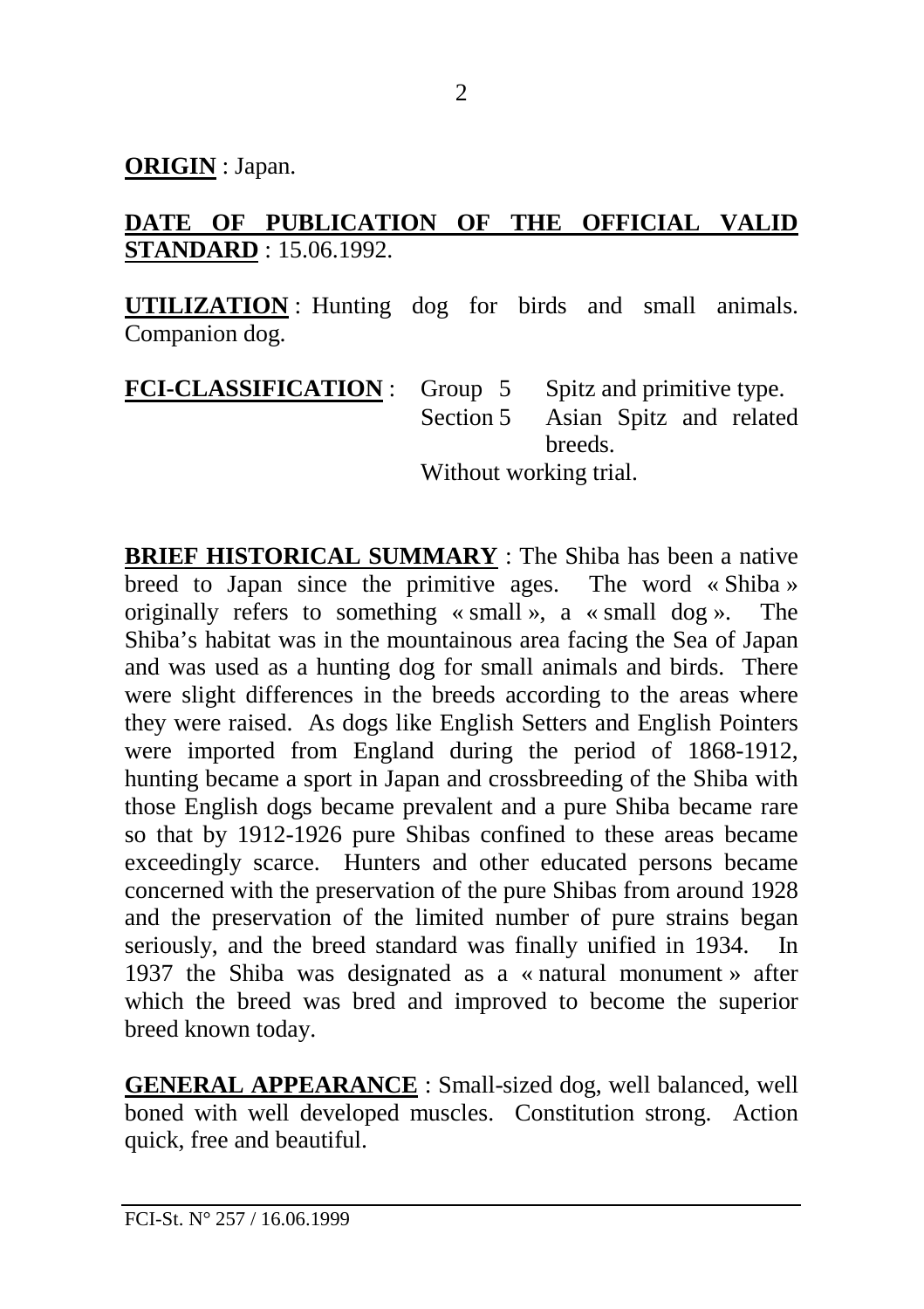**IMPORTANT PROPORTION** : The ratio of height at withers to length of body is  $10:11$ .

**BEHAVIOUR / TEMPERAMENT** : The temperament is faithful, with keenness in sense and high alertness.

#### **HEAD**

CRANIAL REGION : Skull : Forehead broad.

Stop : Well defined with slight furrow.

FACIAL REGION :

Nose : Black colour desirable. Nasal bridge straight.

Muzzle : Moderately thick and tapering.

Lips : Tight.

Jaws/Teeth : Teeth strong with scissor bite.

Cheeks : Well developed.

Eyes : Relatively small, triangular and dark brown in colour; the outer corners of the eyes are upturned.

Ears : Relatively small, triangular, slightly inclining forward and firmly pricked.

**NECK** : Thick, strong, and well balanced with the head and the body.

## **BODY** :

Back : Straight and strong.

Loins : Broad and muscular.

Chest : Deep, ribs moderately sprung.

Belly : Well tucked up.

**TAIL** : Set on high, thick, carried vigorously curled or curved as a sickle, the tip nearly reaching hocks when let down.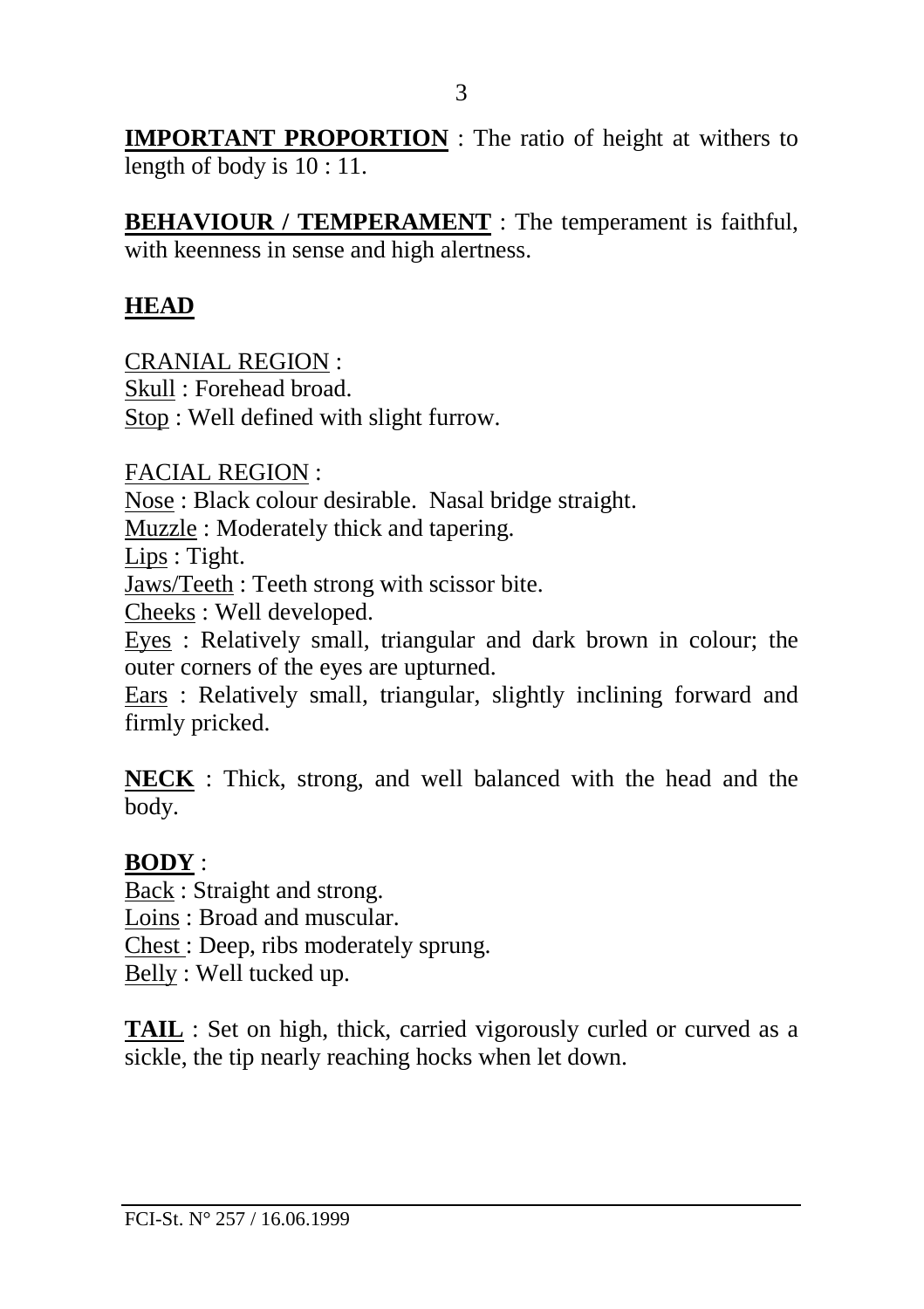## **LIMBS**

FOREQUARTERS : General appearance : Seen from the front, forelegs straight. Shoulders : Shoulder blade moderately sloping. Elbows : Tight.

#### HINDQUARTERS :

Upper thighs : Long. Lower thighs : Short, but well developed. Hocks : Thick and tough.

**FEET** : Digits tightly closed and well arched. Pads hard and elastic. Nails hard and dark in colour desirable.

**GAIT/MOVEMENT** : Light and brisk.

## **COAT**

HAIR : Outer coat harsh and straight, undercoat soft and dense; hair on tail slightly long and standing off.

COLOUR : Red, black and tan, sesame, black sesame, red sesame. Definition of the colour sesame

- Sesame : Equal mixture of white and black hairs.
- Black sesame : More black than white hairs.
- Red sesame : Ground colour of hair red, mixture with black hairs.

All the above mentioned colours must have « Urajiro ».

« Urajiro » : Whitish coat on the sides of the muzzle and on the cheeks, on the underside of the jaw and neck, on the chest and stomach and the underside of the tail, and on the inside of the legs.

#### **SIZE AND WEIGHT** :

Height at withers : Dogs 40 cm. Bitches 37 cm. There is a tolerance of 1,5 cm smaller or taller.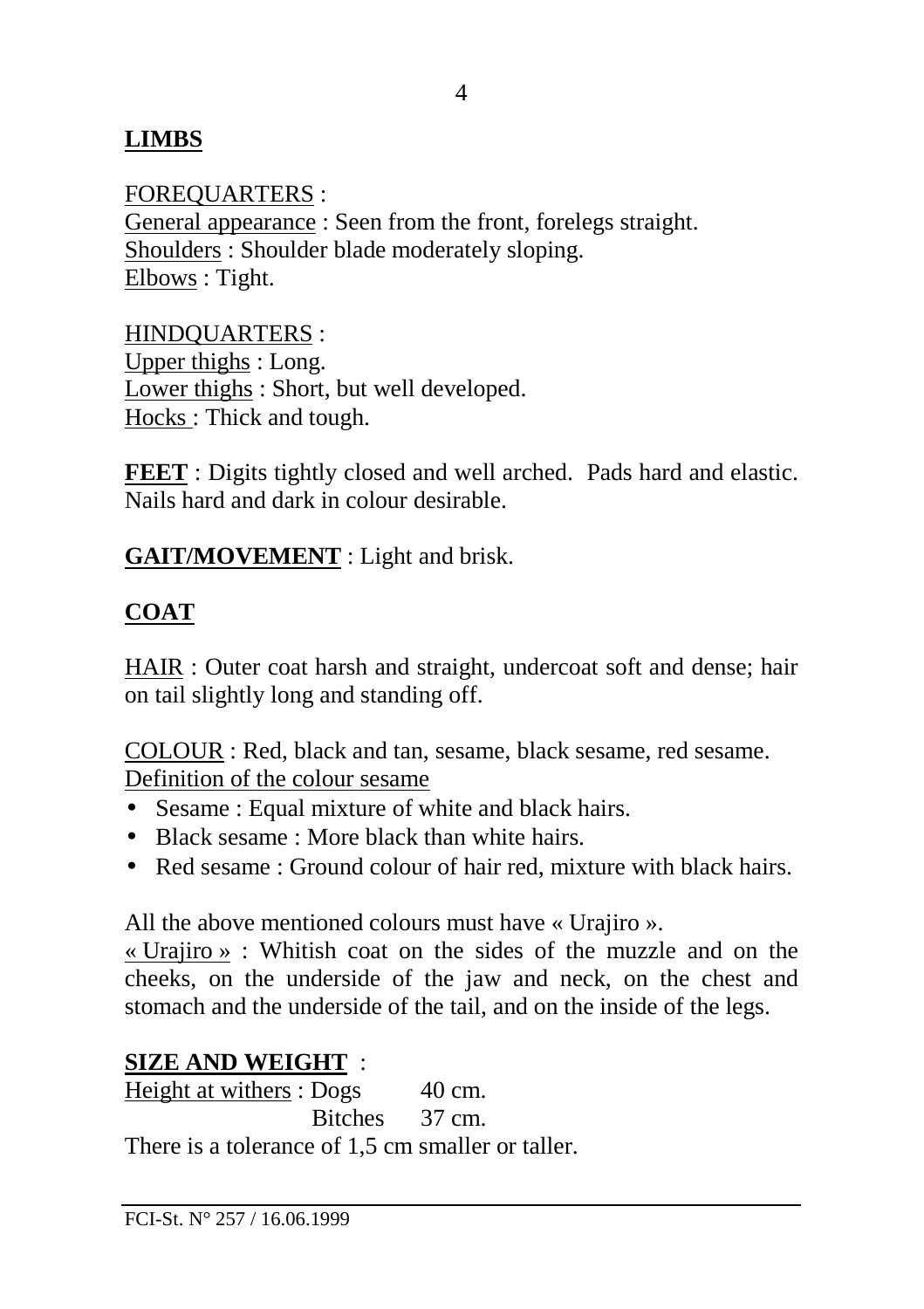**FAULTS** : Any departure from the foregoing points should be considered a fault and the seriousness with which the fault should be regarded should be in exact proportion to its degree and its effect upon the health and welfare of the dog.

- Bitchy dogs, doggy bitches.
- Malocclusion (overshot or undershot mouth).
- Numerous teeth missing.
- Shyness.

## **DISQUALIFYING FAULTS** :

- Aggressive or overly shy dogs.
- Any dog clearly showing physical or behavioural abnormalities shall be disqualified.
- Ears not pricked.
- Hanging or short tail.

## **N.B.**:

- Male animals should have two apparently normal testicles fully descended into the scrotum.
- Only functionally and clinically healthy dogs, with breed typical conformation should be used for breeding.